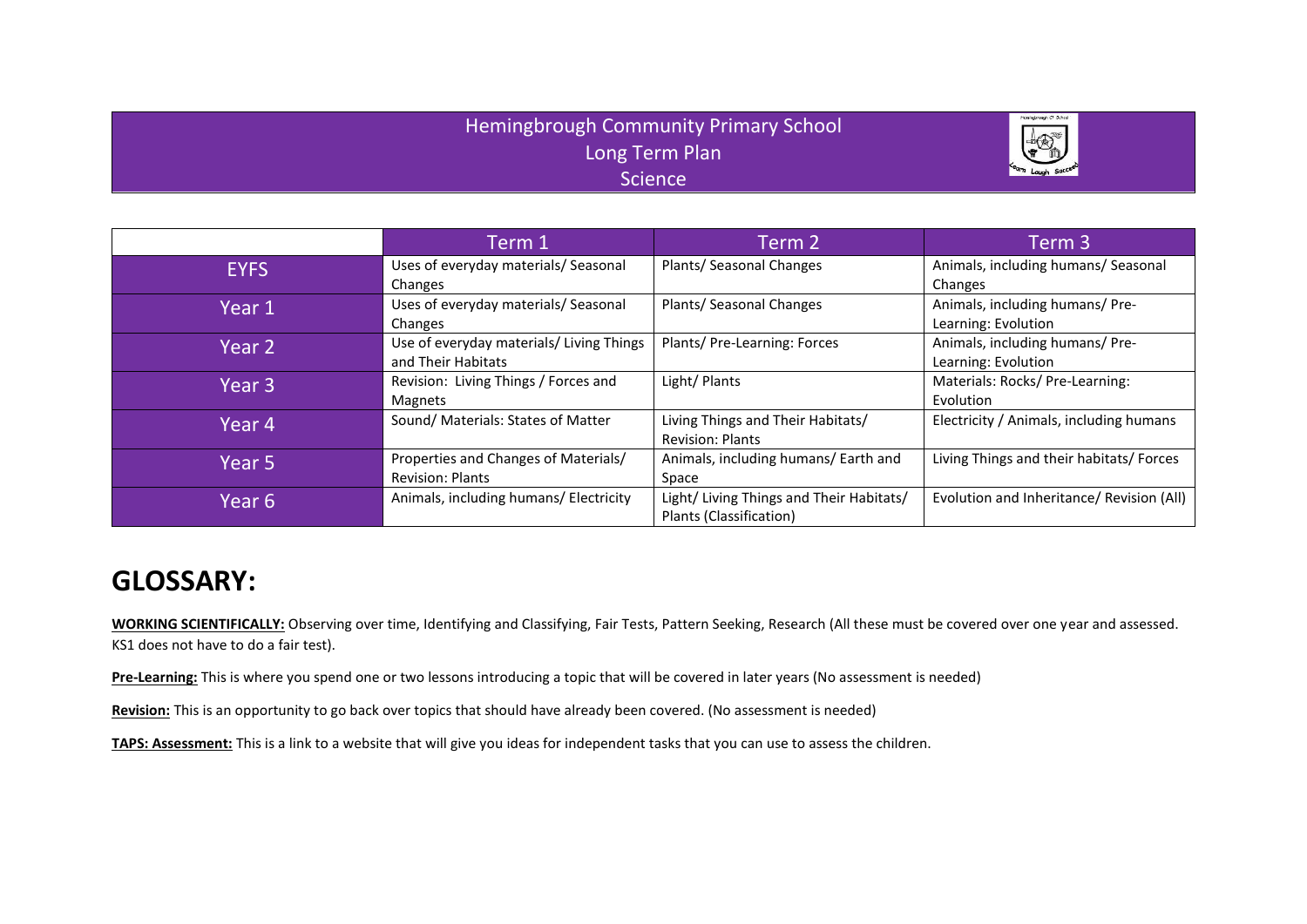|                                         | <b>EYFS</b>                                                                 | Year 1                                                                                                                            | Year 2                                                                                               | Year 3                                                                                                                         | Year 4                                                                                                                        | Year 5                                                                                                               | Year 6                                                                                                                                  |
|-----------------------------------------|-----------------------------------------------------------------------------|-----------------------------------------------------------------------------------------------------------------------------------|------------------------------------------------------------------------------------------------------|--------------------------------------------------------------------------------------------------------------------------------|-------------------------------------------------------------------------------------------------------------------------------|----------------------------------------------------------------------------------------------------------------------|-----------------------------------------------------------------------------------------------------------------------------------------|
| <b>Working</b><br><b>Scientifically</b> | Develop close<br>observation<br>skills                                      | Develop close<br>observation skills                                                                                               | Develop close<br>observation skills                                                                  | Develop systematic<br>approach                                                                                                 | Develop<br>systematic<br>approach                                                                                             | Develop<br>Independence                                                                                              | Develop<br>Independence                                                                                                                 |
| <b>Term 1:1</b>                         | Materials: to<br>know what<br>things are made<br>from.                      | Materials:<br>Properties of<br>different materials.                                                                               | Materials: Compare<br>different materials                                                            | <b>REVISION Simple</b><br>food chains and<br>micro-habitats.<br>Revise classification<br>of animals and<br>healthy lifestyles. | Sound including<br>the ear.                                                                                                   | Materials: States of<br>Matter.                                                                                      | Electricity                                                                                                                             |
| Possible Big<br>Question                | What can a<br>table be made<br>from?<br>(Research)                          | We need to choose<br>a material to make<br>an umbrella. Which<br>materials are<br>waterproof?<br>(Identifying and<br>Classifying) | How have the<br>materials we use<br>changed over time?<br>(Research)                                 | Are you more likely<br>to have bad eye<br>sight and to wear<br>glasses if you are<br>older? (Pattern<br>Seeking)               | Is there a link<br>between how<br>loud it is in school<br>and the time of<br>day? Is there a<br>pattern? (Pattern<br>Seeking) | Can you group<br>these materials into<br>whether they are<br>transparent or not?<br>(Identifying and<br>Classifying) | How does the<br>voltage of<br>batteries in a<br>circuit affect the<br>brightness of a<br>lamp? (Fair Test)                              |
| <b>Term 1:2</b>                         | Pre-Learning:<br>Seasons                                                    | <b>REVISION: Seasonal</b><br>Changes                                                                                              | Living Things and<br>their habitats                                                                  | Forces and<br>Magnets                                                                                                          | <b>Materials: States</b><br>of Matter                                                                                         | <b>REVISION: Plants</b>                                                                                              | Animals including<br>humans: Heart<br>and Circulation.                                                                                  |
| Possible Big<br>Question                | How are<br>Autumn and<br>Winter different<br>and the same?<br>(Observation) | Are the plants that<br>are in flower in<br>every season?<br>What are they?<br>(Research)                                          | Which habitats do<br>worms prefer?<br>Where would we<br>find the most<br>worms?<br>(Pattern Seeking) | How does the mass<br>of an object affect<br>how much force is<br>needed to move it?<br>(Fair Tests)                            | How does the<br>level of water in a<br>glass change<br>when left on a<br>windowsill?<br>(Observing over<br>time)              | How does a bean<br>change as it<br>germinates?<br>(Observing over<br>time)                                           | Which organs of<br>the body make up<br>the circulation<br>system and<br>where can they<br>be found?<br>(Identifying and<br>Classifying) |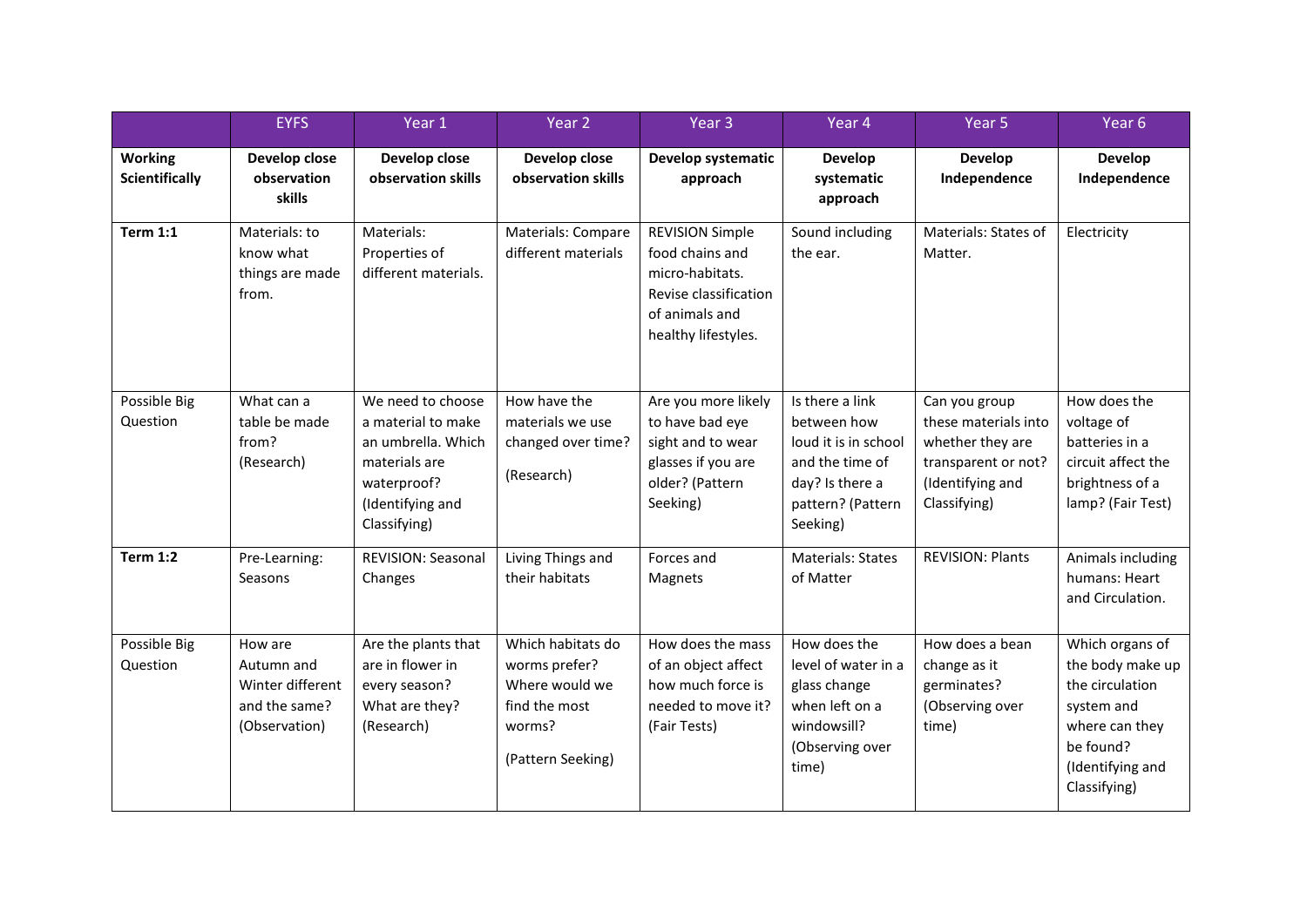| Assessment                                                                             | N/A                                                                    | Materials:                                                                           | Materials: Boat                                                                    | Forces: Shoe Grip                                                                                                               | Sound:                                                                                  | Materials:                                                                   | Electricity: Bulb                                                      |
|----------------------------------------------------------------------------------------|------------------------------------------------------------------------|--------------------------------------------------------------------------------------|------------------------------------------------------------------------------------|---------------------------------------------------------------------------------------------------------------------------------|-----------------------------------------------------------------------------------------|------------------------------------------------------------------------------|------------------------------------------------------------------------|
| Opportunity                                                                            |                                                                        | <b>Reflection Tests</b>                                                              | Materials or                                                                       |                                                                                                                                 | Investigating                                                                           | Dissolving.                                                                  | brightness                                                             |
| (TAPS)                                                                                 |                                                                        |                                                                                      | Materials hunt                                                                     |                                                                                                                                 | Pitch                                                                                   |                                                                              |                                                                        |
| TAPS is a<br>website with<br>assessment<br>ideas.<br>https://pstt.or<br>g.uk/resources |                                                                        | <b>Materials: Floating</b><br>and Sinking.                                           | Living Things:<br><b>Woodlice Habitat</b>                                          | Forces: Strongest<br>Magnet                                                                                                     | Materials: Drying<br>Materials                                                          | Materials: Nappy<br>absorbency.<br>Materials:<br><b>Insulation Layers</b>    | Animals:<br>Heartrate                                                  |
| curriculum-<br>materials/                                                              |                                                                        |                                                                                      |                                                                                    |                                                                                                                                 |                                                                                         |                                                                              |                                                                        |
| assessment                                                                             |                                                                        |                                                                                      |                                                                                    |                                                                                                                                 |                                                                                         |                                                                              |                                                                        |
| <b>Term 2:1</b>                                                                        | Plants:<br><b>Flowering Plants</b>                                     | Plants: Flowering<br>Plants                                                          | Plants                                                                             | Light                                                                                                                           | Living Things and<br>Their Habitats:<br>Simple<br>classification                        | Animals, including<br>humans: Skeletons/<br>Growth/Age/<br>Healthy Lifestyle | Light                                                                  |
| Possible BIG<br>Question                                                               | What does a<br>bean need to<br>grow? (Fair Test<br>and<br>Observation) | What happens to<br>my bean after I<br>have planted it?<br>(Observation over<br>time) | What happens to a<br>bean once I have<br>planted it?<br>(Observation over<br>time) | How could you<br>organise these light<br>sources into natural<br>and artificial<br>sources?<br>(Identifying and<br>Classifying) | Does the amount<br>of light affect how<br>many woodlice<br>move around?<br>(Fair Tests) | How does age<br>affect a human's<br>reaction time? (Fair<br>Test)            | How do<br>astronomers<br>know what stars<br>are made of?<br>(Research) |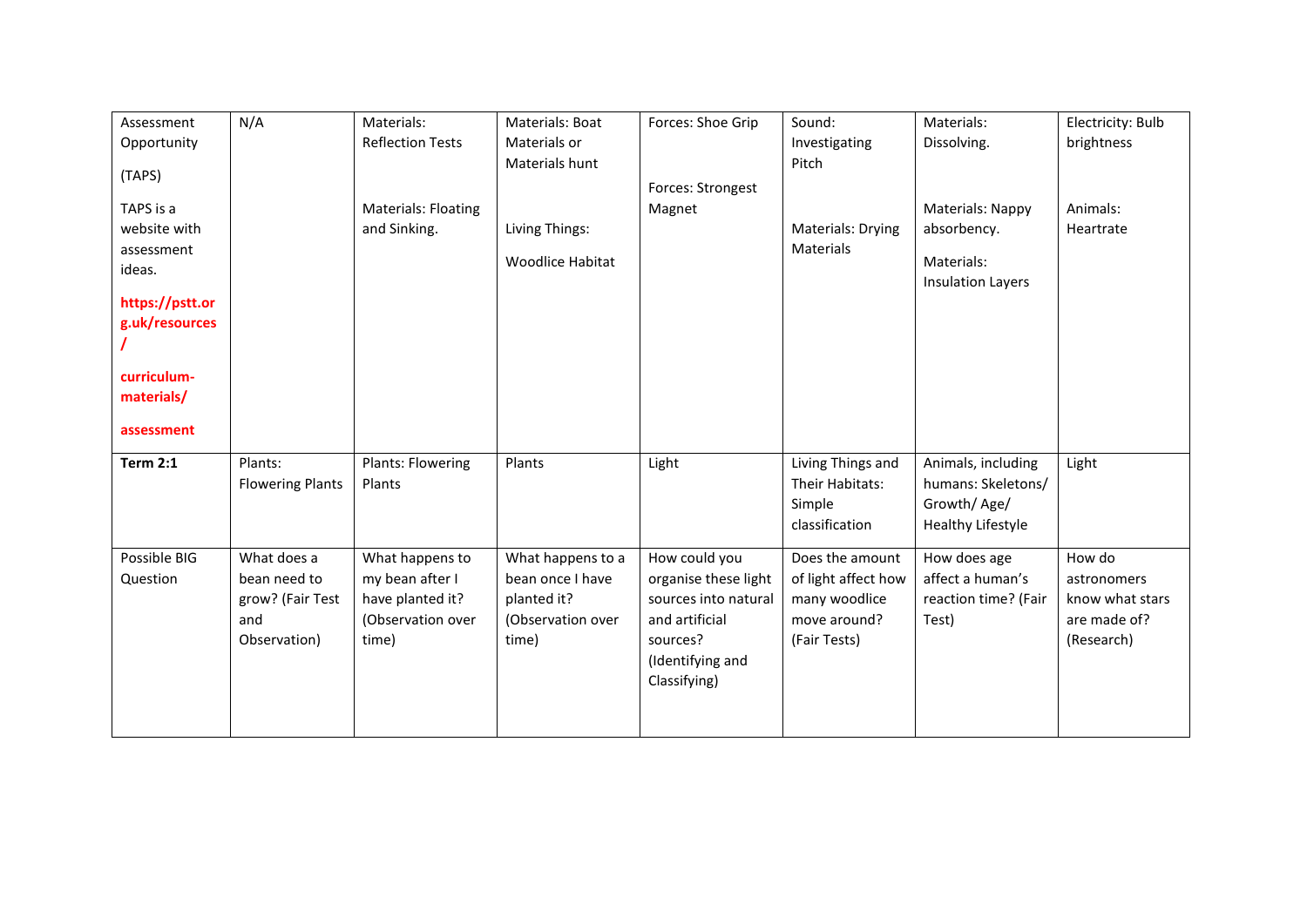| <b>Term 2:2</b>                                                           | Seasonal<br>Changes                               | Seasonal Changes                                                   | Pre - Learning:<br>Forces: How do<br>things move?                                                                     | Plants                                                                                                    | <b>REVISION: Plants</b>                                                 | Earth and Space                                                                                                                     | Living Things and<br>Their Habitats                                                                                      |
|---------------------------------------------------------------------------|---------------------------------------------------|--------------------------------------------------------------------|-----------------------------------------------------------------------------------------------------------------------|-----------------------------------------------------------------------------------------------------------|-------------------------------------------------------------------------|-------------------------------------------------------------------------------------------------------------------------------------|--------------------------------------------------------------------------------------------------------------------------|
| Possible BIG<br>Question                                                  | How will I know<br>it is Spring?<br>(Observation) | Does the wind<br>always blow the<br>same way? (Pattern<br>Seeking) | What animal moves<br>the fastest?<br>(Research)<br>Which can move<br>faster: A bicycle or<br>a cheetah?<br>(Research) | What happens to<br>celery when it is<br>left in a glass of<br>coloured water?<br>(Observing over<br>time) | What are the<br>different ways<br>that seeds<br>disperse?<br>(Research) | Is there a pattern<br>between the size of<br>a planet and the<br>time it takes to<br>travel around the<br>sun? (Pattern<br>Seeking) | What happens to<br>a piece of bread if<br>you leave it on a<br>windowsill for<br>two weeks?<br>(Observing over<br>time.) |
| Assessment<br>Opportunity<br>(TAPS)<br>TAPS is a                          | N/A                                               | Plants: Structure<br>Seasons: Seasonal<br>Change                   | Plants: Plant<br>Growth                                                                                               | Plants: Measuring<br>Plants<br>Light: Making<br>Shadows                                                   | Living Things:<br>Local Survey                                          | Animals: Growth<br>Survey<br>Space: Craters                                                                                         | Light:<br>Investigating<br>Shadows                                                                                       |
| website with<br>assessment<br>ideas.<br>https://pstt.or<br>g.uk/resources |                                                   |                                                                    |                                                                                                                       |                                                                                                           |                                                                         |                                                                                                                                     | Living Things:<br>Outdoor Keys                                                                                           |
| curriculum-<br>materials/<br>assessment                                   |                                                   |                                                                    |                                                                                                                       |                                                                                                           |                                                                         |                                                                                                                                     |                                                                                                                          |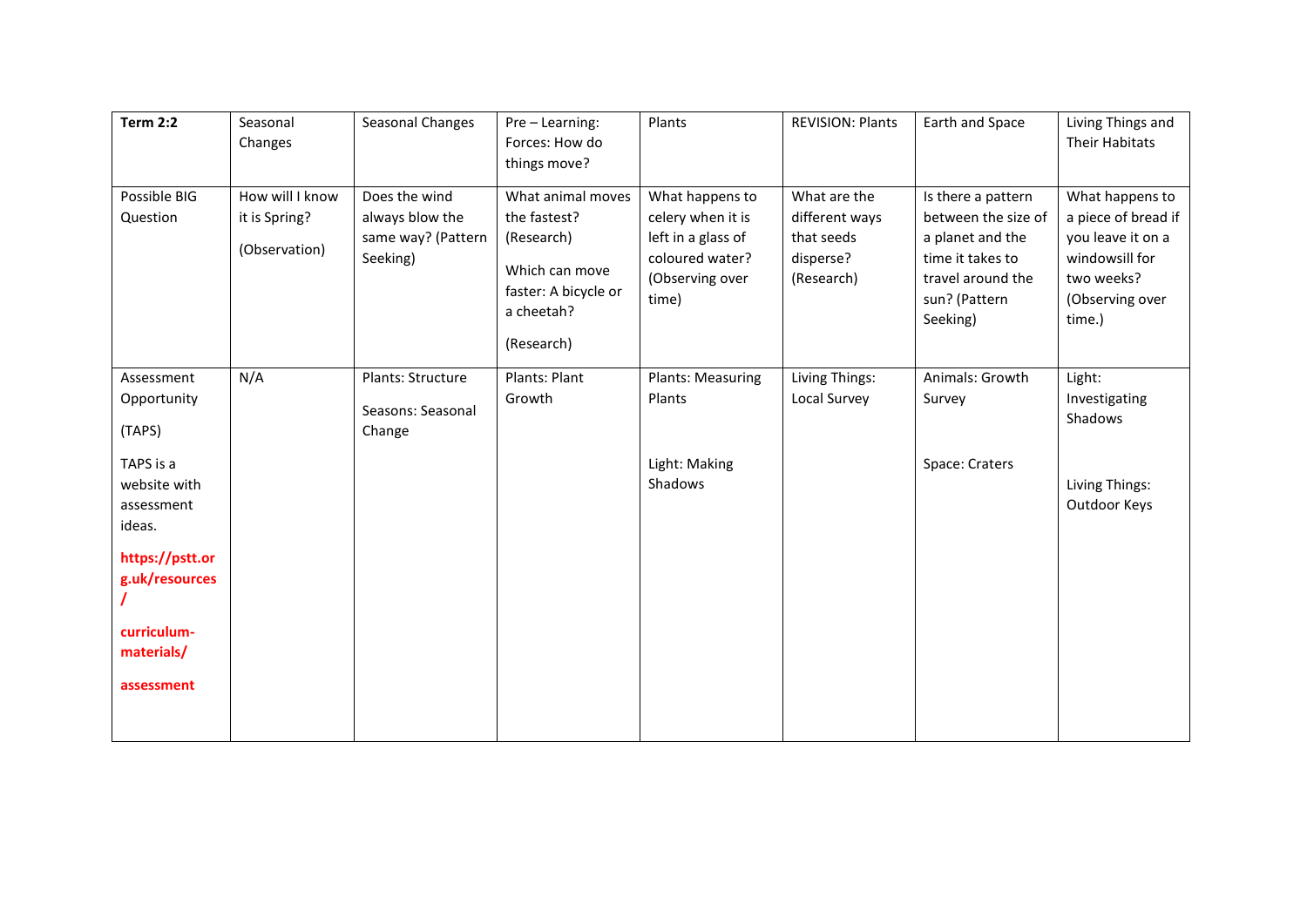| <b>Term 3:1</b>          | Animals,<br>including<br>humans                                                                       | Animals, including<br>humans: Habitats<br>and Classification                                                                                                  | Animals, including<br>humans: Offspring<br>and basic needs                                                                                            | <b>Materials: Rocks</b>                                                                                 | Electricity                                                                      | Living Things and<br>Habitats: Life Cycles                                                                                                 | Evolution and<br>Inheritance                                                                                                      |
|--------------------------|-------------------------------------------------------------------------------------------------------|---------------------------------------------------------------------------------------------------------------------------------------------------------------|-------------------------------------------------------------------------------------------------------------------------------------------------------|---------------------------------------------------------------------------------------------------------|----------------------------------------------------------------------------------|--------------------------------------------------------------------------------------------------------------------------------------------|-----------------------------------------------------------------------------------------------------------------------------------|
| Possible BIG<br>Question | What animals<br>live on school<br>grounds?<br>(Observations)                                          | Which habitat do<br>worms prefer?<br>Where can we find<br>the most worms?<br>(Pattern Seeking)                                                                | Which offspring<br>belongs to an<br>animal? (Identifying<br>and Classifying)                                                                          | Is there a pattern in<br>where we find<br>volcanoes on<br>Earth? (Pattern<br>Seeking)                   | How has<br>electricity<br>changed the way<br>we live?<br>(Research)              | What are the<br>difference between<br>the life cycle of an<br>insect and a<br>mammal?<br>(Research)                                        | Is there a pattern<br>between the size<br>and shape of a<br>bird's beak and<br>the food it will<br>eat? (Pattern<br>Seeking)      |
| <b>Term 3:2</b>          | Living Things:<br>habitats of local<br>animals.                                                       | PRE-Learning:<br>Evolution and<br>Inheritance: How<br>children resemble<br>their parents.<br>Forces: How do<br>things move? Very<br>basic lessons on<br>this. | PRE-Learning:<br>Evolution and<br>Inheritance: How<br>animals adapt to<br>their environments.                                                         | Pre-Learning:<br>Evolution and<br>Inheritance: How<br>children and plants<br>resemble their<br>parents. | Animals, including<br>humans: Food<br>chains                                     | Forces                                                                                                                                     | <b>REVISION: Any</b><br>Topic                                                                                                     |
| Possible BIG<br>Question | Where would<br>you find a<br>worm,<br>woodlouse, bird<br>or fish?<br>(Identifying and<br>Classifying) | Why do children<br>resemble their<br>parents? (Research)                                                                                                      | Can you sort these<br>animals into their<br>habitats? How do<br>they survive in<br>these extreme<br>environments?<br>(Identify and<br>Classification) | Why do children<br>resemble their<br>parents? (Research)                                                | How can we<br>organise teeth<br>into groups?<br>(Identifying and<br>Classifying) | Can you label and<br>name all the forces<br>acting on these<br>objects in each of<br>these situations?<br>(Identifying and<br>Classifying) | Compare the<br>skeletons of apes,<br>humans and<br>Neanderthals $-$<br>how are they<br>similar, and how<br>are they<br>different? |